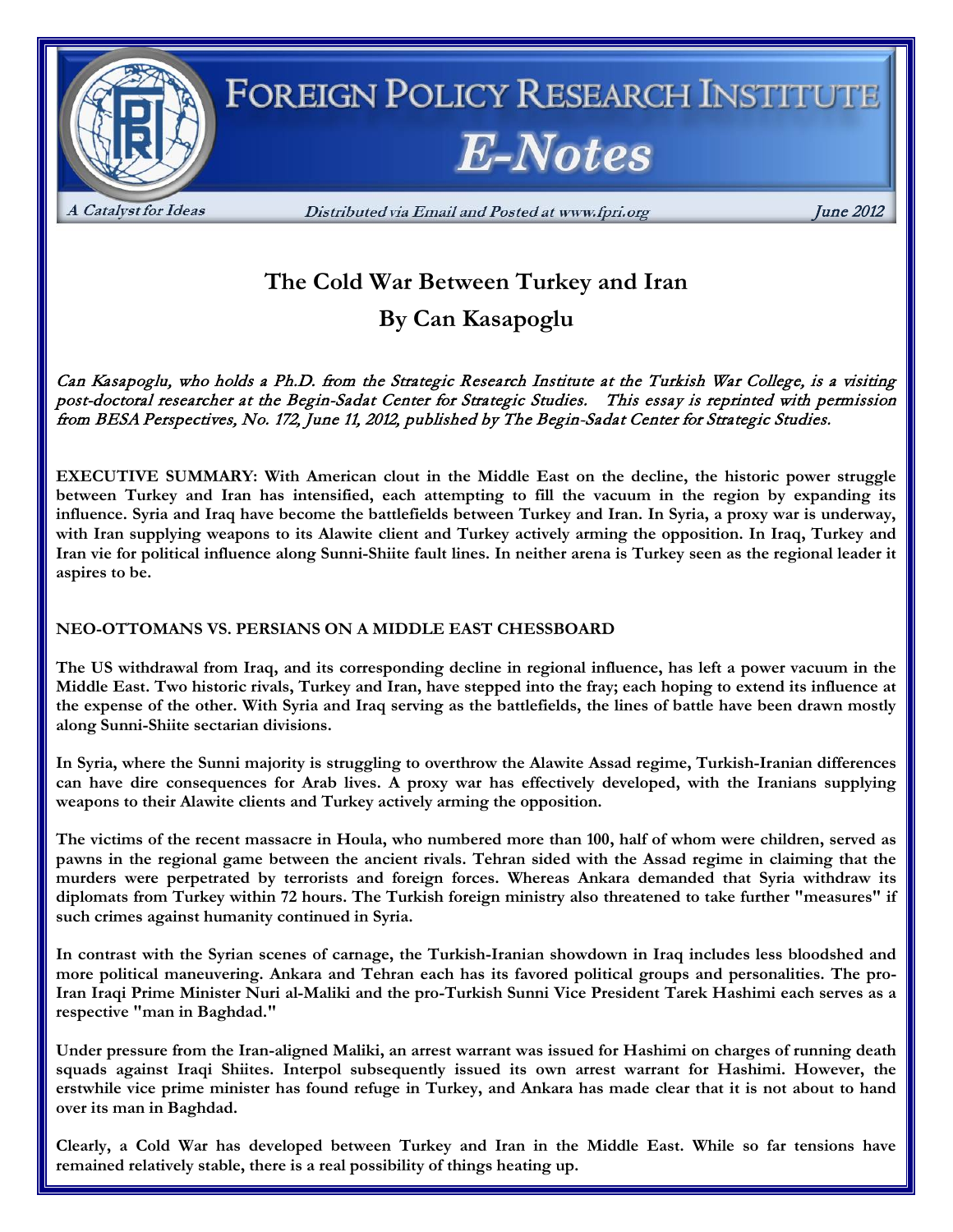#### **SYRIA: THE PROXY WAR**

**In Syria, the dictatorship of Bashar al-Assad is coming under increasing pressure from an expanding insurgency. Ankara has offered sanction and armed and moral support to the opposition.**

**Turkey's Hatay province has become the headquarters of the Free Syrian Army, while the Friends of Syria, which is critical of Assad held a meeting in Istanbul on April 1, 2012.**

**Turkey's Foreign Minister, Ahmet Davutoglu, has told the Turkish Parliament that Damascus has the blood of innocents on its hands, and that Turkey "would not offer its hand to such a regime unless it cleans itself up."**

**In contrast, Iran continues to support the Baathist regime politically and militarily. Iran even acknowledges that its Quds Forces, the arm of the Revolutionary Guards tasked with overseas operations, has conducted operations in Syria. Ismail Gha'ani, the deputy head of the Quds force, has claimed that, "Before our presence in Syria, too many people were killed by the opposition but with the physical and non- physical presence of the Islamic republic, big massacres in Syria were prevented."**

**There is also reason to believe that Iran's Lebanese ally, Hezbollah, has played a supportive role in the bloody crackdown.**

**Syria has become the test field of Ankara's and Tehran's proxy war capabilities. Iran is much more experienced in waging proxy wars in a wide array of areas, ranging from Afghanistan to Lebanese Hezbollah and Palestinian radical Muslims. However, as atrocities similar to the Houla massacre continue to mount, there is increasing risk that the low intensity conflict could provoke a military intervention.**

**The scenario of an intervention would be a game changer. Currently, Iran can leverage its superior experience in proxy warfare. However, Turkey holds the advantage with regard to conventional warfare capacity. Thus, Iran can have the upper hand as long as the Syrian crisis does not force a military intervention by the West and/or Turkey.**

## **IRAQ: THE POLITICAL CONTEST**

**Ever since the American departure from Iraq, Turkey and Iran have each tried to use their weight to affect the political makeup of the country and extend their influence. The competition first surfaced in the parliamentary elections of 2010 when Ankara supported the relatively secular and Sunni dominated Iraqiya party, which included Hashimi's Renewal List. Tehran on the other hand, stood behind the State of Law Coalition, which included Maliki's Islamic Da'awa Party, and other Shiite Islamist groups which gathered under the National Iraqi Alliance bloc.**

**Although the Sunni Iraqiya garnered two seats more than the State of Law Coalition in the elections, Maliki managed to keep his position as prime minister by consolidating his power with the more radical, pro-Iran Shiite groups of the National Iraqi Alliance, including the Sadrists and Supreme Iraqi Islamic Council. Maliki has gradually seized greater personal control over the country by simultaneously retaining multiple critical posts, such as acting interior minister, defense minister and national security affairs minister.**

**It was under these circumstances that the pro-Ankara Vice President Hashimi was forced to flee the country. Hashimi first took refuge with the regional government of Northern Iraq, and then travelled to the Sunni Gulf states before settling in Turkey.**

**In Iraq, the regional Sunni-Shiite fault lines are clearly visible. Baghdad has aligned itself with Iran in support of the Alawite regime in Syria. It has blocked an attempt by the Arab League to adopt a harsh resolution against Assad's crackdown.**

**The formation of a Shiite bloc has corresponded with a Turkish-Iraqi divergence, which peaked in April 2012, when Maliki labeled Turkey "a hostile state." This statement was made in response to Prime Minister Erdogan's accusation against the Maliki administration of fomenting sectarian tensions in Iraq.**

**Ankara responded to the Shiite bloc by deepening its ties with Sunnis and with Kurds in northern Iraq, in addition to hosting Tarek Hashimi in Istanbul.**